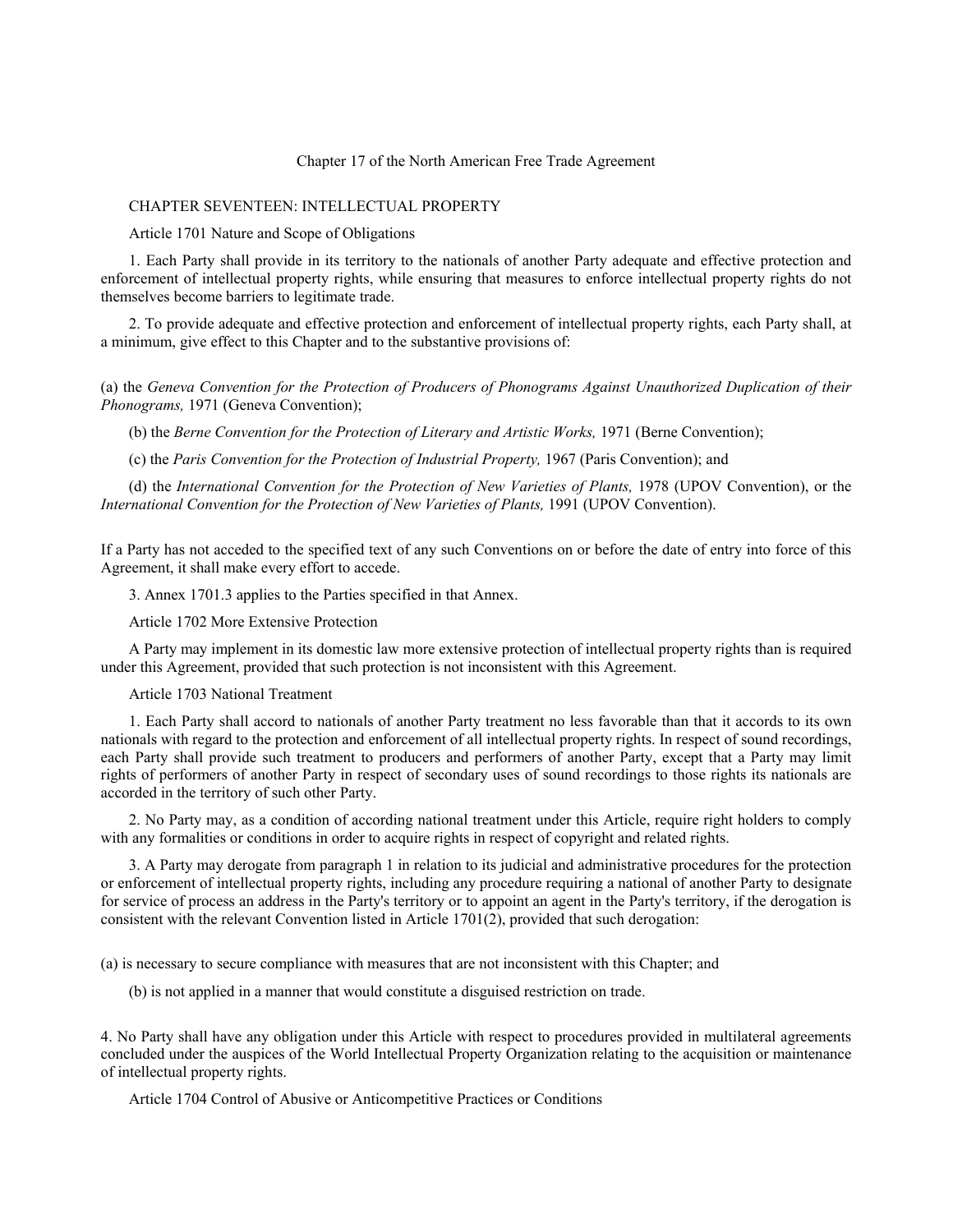Nothing in this Chapter shall prevent a Party from specifying in its domestic law licensing practices or conditions that may in particular cases constitute an abuse of intellectual property rights having an adverse effect on competition in the relevant market. A Party may adopt or maintain, consistent with the other provisions of this Agreement, appropriate measures to prevent or control such practices or conditions.

Article 1705 Copyright

1. Each Party shall protect the works covered by Article 2 of the Berne Convention, including any other works that embody original expression within the meaning of that Convention. In particular:

(a) all types of computer programs are literary works within the meaning of the Berne Convention and each Party shall protect them as such; and

(b) compilations of data or other material, whether in machine readable or other form, which by reason of the selection or arrangement of their contents constitute intellectual creations, shall be protected as such.

The protection a Party provides under subparagraph (b) shall not extend to the data or material itself, or prejudice any copyright subsisting in that data or material.

2. Each Party shall provide to authors and their successors in interest those rights enumerated in the Berne Convention in respect of works covered by paragraph 1, including the right to authorize or prohibit:

(a) the importation into the Party's territory of copies of the work made without the right holder's authorization;

(b) the first public distribution of the original and each copy of the work by sale, rental or otherwise;

- (c) the communication of a work to the public; and
- (d) the commercial rental of the original or a copy of a computer program.

Subparagraph (d) shall not apply where the copy of the computer program is not itself an essential object of the rental. Each Party shall provide that putting the original or a copy of a computer program on the market with the right holder's consent shall not exhaust the rental right.

3. Each Party shall provide that for copyright and related rights:

(a) any person acquiring or holding economic rights may freely and separately transfer such rights by contract for purposes of their exploitation and enjoyment by the transferee; and

(b) any person acquiring or holding such economic rights by virtue of a contract, including contracts of employment underlying the creation of works and sound recordings, shall be able to exercise those rights in its own name and enjoy fully the benefits derived from those rights.

4. Each Party shall provide that, where the term of protection of a work, other than a photographic work or a work of applied art, is to be calculated on a basis other than the life of a natural person, the term shall be not less than 50 years from the end of the calendar year of the first authorized publication of the work or, failing such authorized publication within 50 years from the making of the work, 50 years from the end of the calendar year of making.

5. Each Party shall confine limitations or exceptions to the rights provided for in this Article to certain special cases that do not conflict with a normal exploitation of the work and do not unreasonably prejudice the legitimate interests of the right holder.

6. No Party may grant translation and reproduction licenses permitted under the Appendix to the Berne Convention where legitimate needs in that Party's territory for copies or translations of the work could be met by the right holder's voluntary actions but for obstacles created by the Party's measures.

7. Annex 1705.7 applies to the Parties specified in that Annex.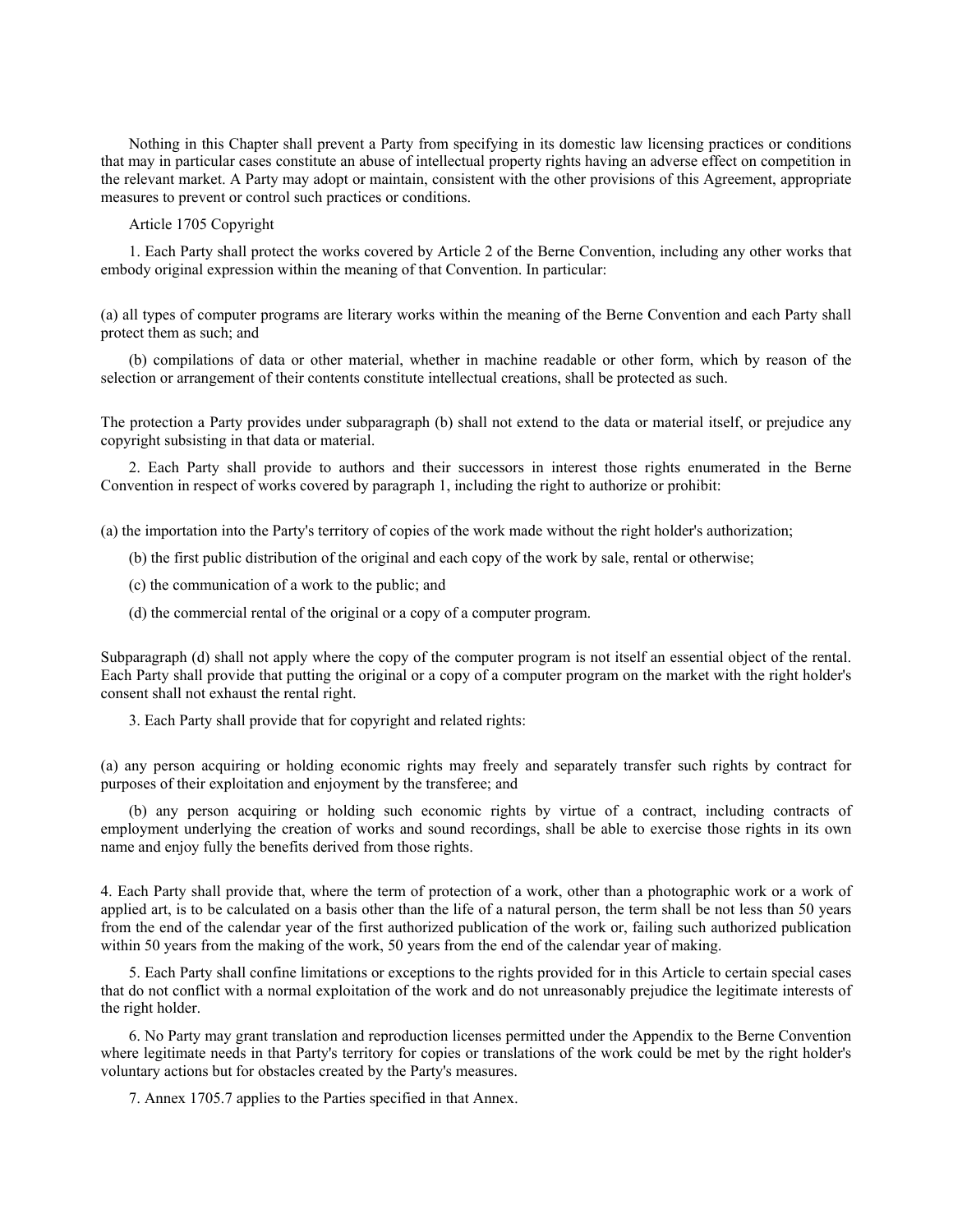Article 1706 Sound Recordings

1. Each Party shall provide to the producer of a sound recording the right to authorize or prohibit:

(a) the direct or indirect reproduction of the sound recording;

(b) the importation into the Party's territory of copies of the sound recording made without the producer's authorization;

(c) the first public distribution of the original and each copy of the sound recording by sale, rental or otherwise; and

(d) the commercial rental of the original or a copy of the sound recording, except where expressly otherwise provided in a contract between the producer of the sound recording and the authors of the works fixed therein.

Each Party shall provide that putting the original or a copy of a sound recording on the market with the right holder's consent shall not exhaust the rental right.

2. Each Party shall provide a term of protection for sound recordings of at least 50 years from the end of the calendar year in which the fixation was made.

3. Each Party shall confine limitations or exceptions to the rights provided for in this Article to certain special cases that do not conflict with a normal exploitation of the sound recording and do not unreasonably prejudice the legitimate interests of the right holder.

Article 1707 Protection of Encrypted Program-Carrying Satellite Signals

Within one year from the date of entry into force of this Agreement, each Party shall make it:

(a) a criminal offense to manufacture, import, sell, lease or otherwise make available a device or system that is primarily of assistance in decoding an encrypted program-carrying satellite signal without the authorization of the lawful distributor of such signal; and

(b) a civil offense to receive, in connection with commercial activities, or further distribute, an encrypted programcarrying satellite signal that has been decoded without the authorization of the lawful distributor of the signal or to engage in any activity prohibited under subparagraph (a).

Each Party shall provide that any civil offense established under subparagraph (b) shall be actionable by any person that holds an interest in the content of such signal.

Article 1708 Trademarks

1. For purposes of this Agreement, a trademark consists of any sign, or any combination of signs, capable of distinguishing the goods or services of one person from those of another, including personal names, designs, letters, numerals, colors, figurative elements, or the shape of goods or of their packaging. Trademarks shall include service marks and collective marks, and may include certification marks. A Party may require, as a condition for registration, that a sign be visually perceptible.

2. Each Party shall provide to the owner of a registered trademark the right to prevent all persons not having the owner's consent from using in commerce identical or similar signs for goods or services that are identical or similar to those goods or services in respect of which the owner's trademark is registered, where such use would result in a likelihood of confusion. In the case of the use of an identical sign for identical goods or services, a likelihood of confusion shall be presumed. The rights described above shall not prejudice any prior rights, nor shall they affect the possibility of a Party making rights available on the basis of use.

3. A Party may make registrability depend on use. However, actual use of a trademark shall not be a condition for filing an application for registration. No Party may refuse an application solely on the ground that intended use has not taken place before the expiry of a period of three years from the date of application for registration.

4. Each Party shall provide a system for the registration of trademarks, which shall include: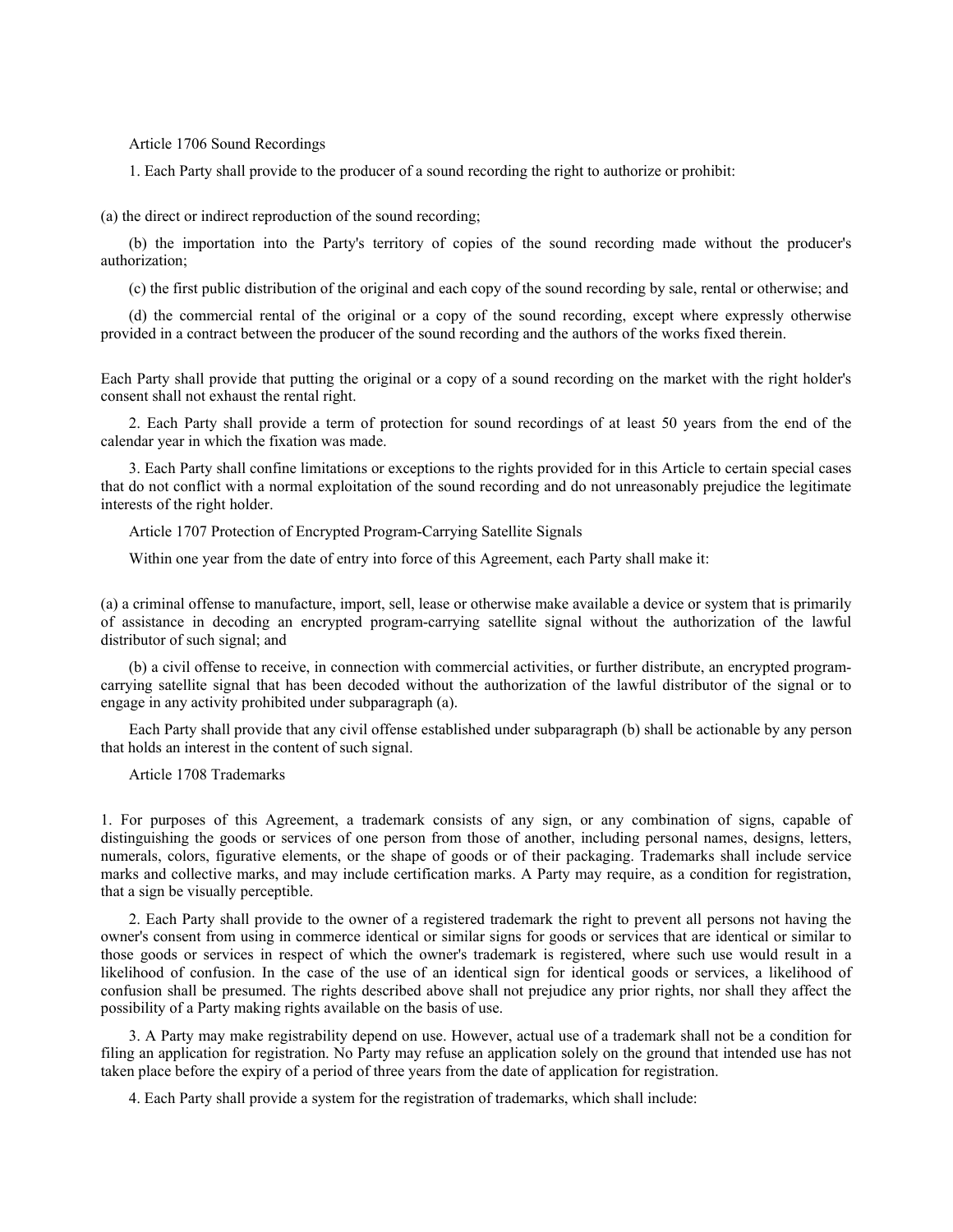(a) examination of applications;

(b) notice to be given to an applicant of the reasons for the refusal to register a trademark;

(c) a reasonable opportunity for the applicant to respond to the notice;

(d) publication of each trademark either before or promptly after it is registered; and

(e) a reasonable opportunity for interested persons to petition to cancel the registration of a trademark.

A Party may provide for a reasonable opportunity for interested persons to oppose the registration of a trademark.

5. The nature of the goods or services to which a trademark is to be applied shall in no case form an obstacle to the registration of the trademark.

6. Article 6*bis* of the Paris Convention shall apply, with such modifications as may be necessary, to services. In determining whether a trademark is well-known, account shall be taken of the knowledge of the trademark in the relevant sector of the public, including knowledge in the Party's territory obtained as a result of the promotion of the trademark. No Party may require that the reputation of the trademark extend beyond the sector of the public that normally deals with the relevant goods or services.

7. Each Party shall provide that the initial registration of a trademark be for a term of at least 10 years and that the registration be indefinitely renewable for terms of not less than 10 years when conditions for renewal have been met.

8. Each Party shall require the use of a trademark to maintain a registration. The registration may be canceled for the reason of non-use only after an uninterrupted period of at least two years of non-use, unless valid reasons based on the existence of obstacles to such use are shown by the trademark owner. Each Party shall recognize, as valid reasons for non-use, circumstances arising independently of the will of the trademark owner that constitute an obstacle to the use of the trademark, such as import restrictions on, or other government requirements for, goods or services identified by the trademark.

9. Each Party shall recognize use of a trademark by a person other than the trademark owner, where such use is subject to the owner's control, as use of the trademark for purposes of maintaining the registration.

10. No Party may encumber the use of a trademark in commerce by special requirements, such as a use that reduces the trademark's function as an indication of source or a use with another trademark.

11. A Party may determine conditions on the licensing and assignment of trademarks, it being understood that the compulsory licensing of trademarks shall not be permitted and that the owner of a registered trademark shall have the right to assign its trademark with or without the transfer of the business to which the trademark belongs.

12. A Party may provide limited exceptions to the rights conferred by a trademark, such as fair use of descriptive terms, provided that such exceptions take into account the legitimate interests of the trademark owner and of other persons.

13. Each Party shall prohibit the registration as a trademark of words, at least in English, French or Spanish, that generically designate goods or services or types of goods or services to which the trademark applies.

14. Each Party shall refuse to register trademarks that consist of or comprise immoral, deceptive or scandalous matter, or matter that may disparage or falsely suggest a connection with persons, living or dead, institutions, beliefs or any Party's national symbols, or bring them into contempt or disrepute.

### Article 1709 Patents

1. Subject to paragraphs 2 and 3, each Party shall make patents available for any inventions, whether products or processes, in all fields of technology, provided that such inventions are new, result from an inventive step and are capable of industrial application. For purposes of this Article, a Party may deem the terms ''inventive step'' and ''capable of industrial application'' to be synonymous with the terms ''non-obvious'' and ''useful'', respectively.

2. A Party may exclude from patentability inventions if preventing in its territory the commercial exploitation of the inventions is necessary to protect ordre public or morality, including to protect human, animal or plant life or health or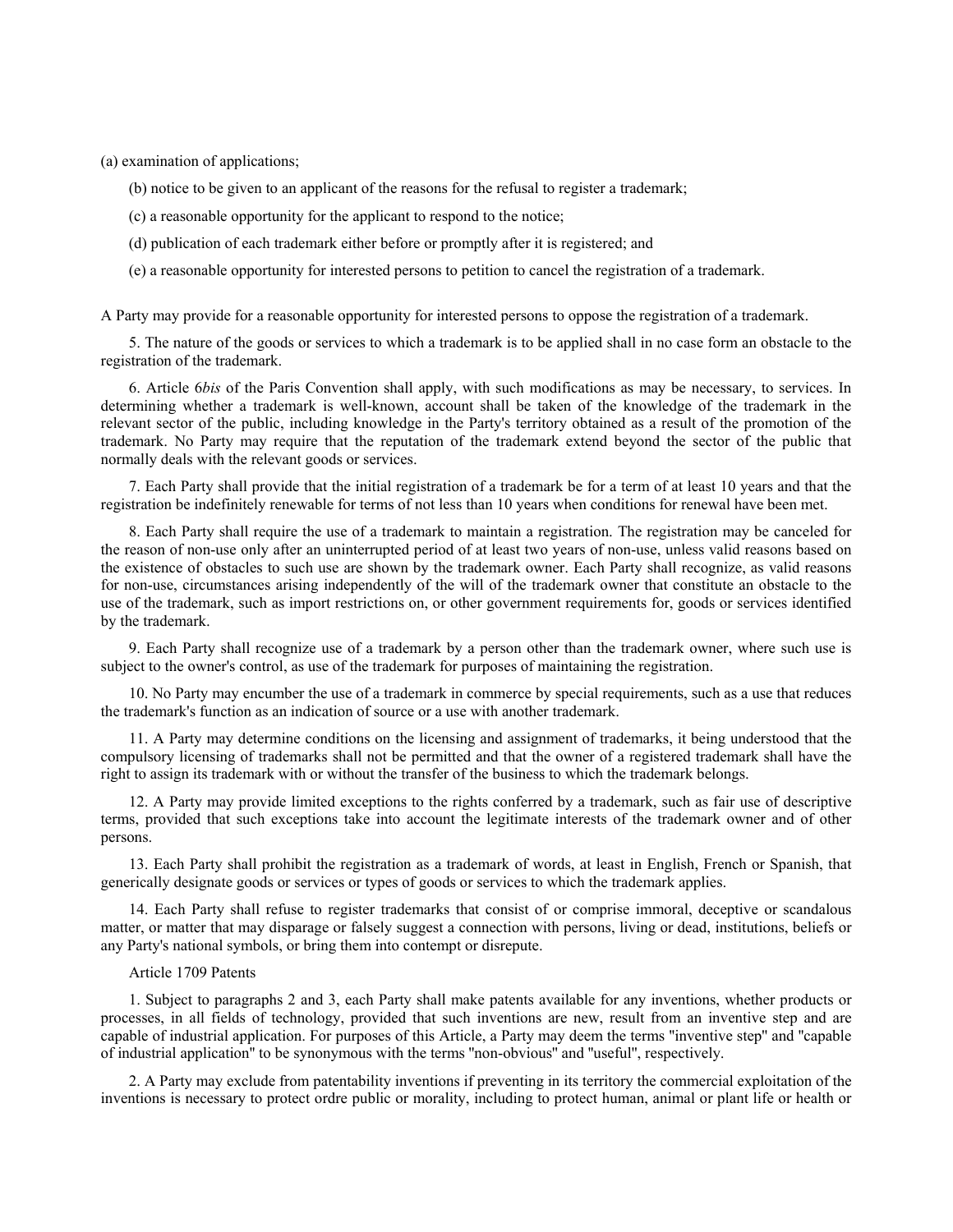to avoid serious prejudice to nature or the environment, provided that the exclusion is not based solely on the ground that the Party prohibits commercial exploitation in its territory of the subject matter of the patent.

3. A Party may also exclude from patentability:

(a) diagnostic, therapeutic and surgical methods for the treatment of humans or animals;

(b) plants and animals other than microorganisms; and

(c) essentially biological processes for the production of plants or animals, other than non-biological and microbiological processes for such production.

Notwithstanding subparagraph (b), each Party shall provide for the protection of plant varieties through patents, an effective scheme of sui generis protection, or both.

4. If a Party has not made available product patent protection for pharmaceutical or agricultural chemicals commensurate with paragraph 1:

(a) as of January 1, 1992, for subject matter that relates to naturally occurring substances prepared or produced by, or significantly derived from, microbiological processes and intended for food or medicine, and

(b) as of July 1, 1991, for any other subject matter,

that Party shall provide to the inventor of any such product or its assignee the means to obtain product patent protection for such product for the unexpired term of the patent for such product granted in another Pary, as long as the product has not been marketed in the Party providing protection under this paragraph and the person seeking such protection makes a timely request.

5. Each Party shall provide that:

(a) where the subject matter of a patent is a product, the patent shall confer on the patent owner the right to prevent other persons from making, using or selling the subject matter of the patent, without the patent owner's consent; and

(b) where the subject matter of a patent is a process, the patent shall confer on the patent owner the right to prevent other persons from using that process and from using, selling, or importing at least the product obtained directly by that process, without the patent owner's consent.

6. A Party may provide limited exceptions to the exclusive rights conferred by a patent, provided that such exceptions do not unreasonably conflict with a normal exploitation of the patent and do not unreasonably prejudice the legitimate interests of the patent owner, taking into account the legitimate interests of other persons.

7. Subject to paragraphs 2 and 3, patents shall be available and patent rights enjoyable without discrimination as to the field of technology, the territory of the Party where the invention was made and whether products are imported or locally produced.

8. A Party may revoke a patent only when:

(a) grounds exist that would have justified a refusal to grant the patent; or

(b) the grant of a compulsory license has not remedied the lack of exploitation of the patent.

9. Each Party shall permit patent owners to assign and transfer by succession their patents, and to conclude licensing contracts.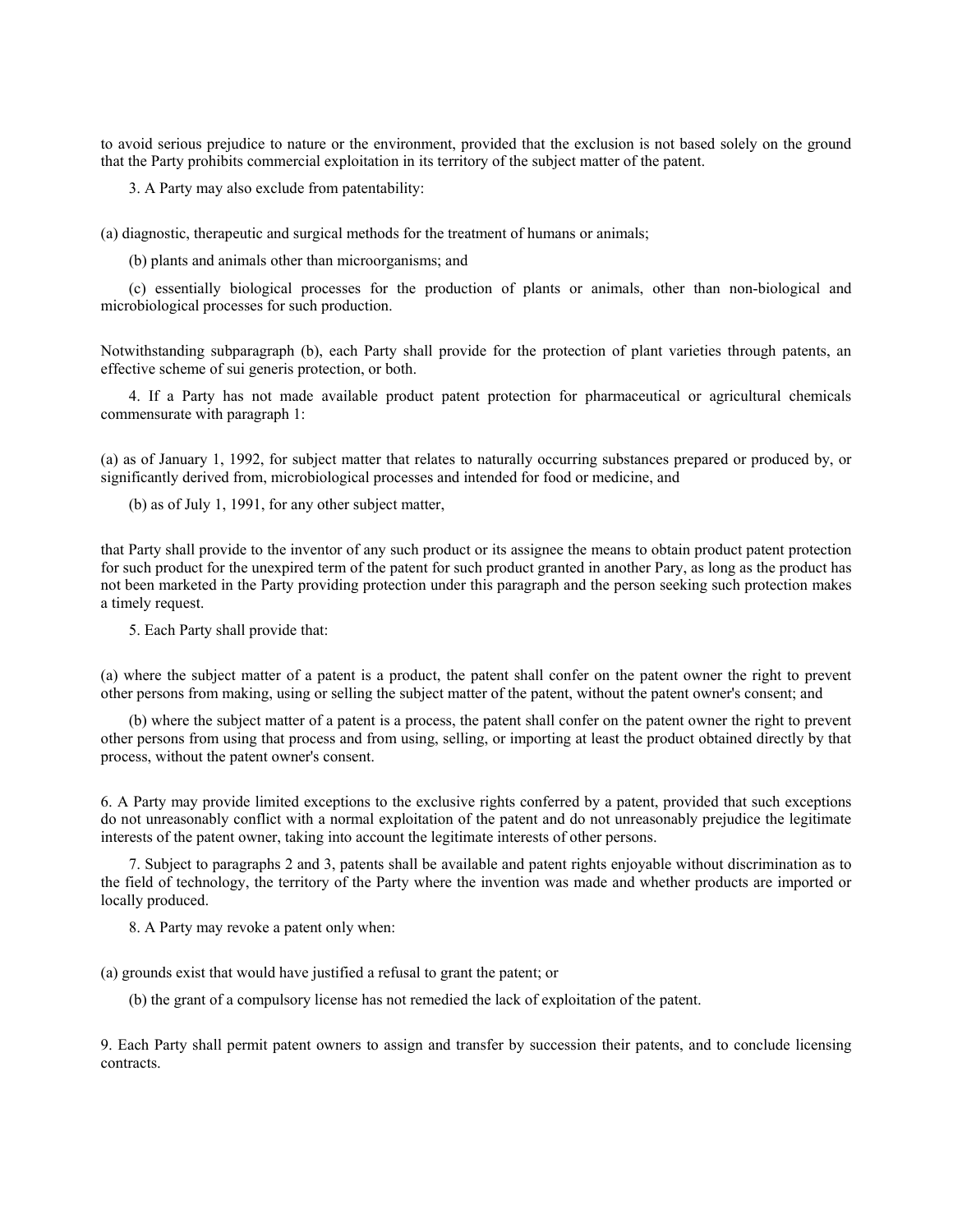10. Where the law of a Party allows for use of the subject matter of a patent, other than that use allowed under paragraph 6, without the authorization of the right holder, including use by the government or other persons authorized by the government, the Party shall respect the following provisions:

(a) authorization of such use shall be considered on its individual merits;

(b) such use may only be permitted if, prior to such use, the proposed user has made efforts to obtain authorization from the right holder on reasonable commercial terms and conditions and such efforts have not been successful within a reasonable period of time. The requirement to make such efforts may be waived by a Party in the case of a national emergency or other circumstances of extreme urgency or in cases of public non-commercial use. In situations of national emergency or other circumstances of extreme urgency, the right holder shall, nevertheless, be notified as soon as reasonably practicable. In the case of public non-commercial use, where the government or contractor, without making a patent search, knows or has demonstrable grounds to know that a valid patent is or will be used by or for the government, the right holder shall be informed promptly;

(c) the scope and duration of such use shall be limited to the purpose for which it was authorized;

(d) such use shall be non-exclusive;

(e) such use shall be non-assignable, except with that part of the enterprise or goodwill that enjoys such use;

(f) any such use shall be authorized predominantly for the supply of the Party's domestic market;

(g) authorization for such use shall be liable, subject to adequate protection of the legitimate interests of the persons so authorized, to be terminated if and when the circumstances that led to it cease to exist and are unlikely to recur. The competent authority shall have the authority to review, on motivated request, the continued existence of these circumstances;

(h) the right holder shall be paid adequate remuneration in the circumstances of each case, taking into account the economic value of the authorization;

(i) the legal validity of any decision relating to the authorization shall be subject to judicial or other independent review by a distinct higher authority;

(j) any decision relating to the remuneration provided in respect of such use shall be subject to judicial or other independent review by a distinct higher authority;

(k) the Party shall not be obliged to apply the conditions set out in subparagraphs (b) and (f) where such use is permitted to remedy a practice determined after judicial or administrative process to be anticompetitive. The need to correct anticompetitive practices may be taken into account in determining the amount of remuneration in such cases. Competent authorities shall have the authority to refuse termination of authorization if and when the conditions that led to such authorization are likely to recur;

(l) the Party shall not authorize the use of the subject matter of a patent to permit the exploitation of another patent except as a remedy for an adjudicated violation of domestic laws regarding anticompetitive practices.

11. Where the subject matter of a patent is a process for obtaining a product, each Party shall, in any infringement proceeding, place on the defendant the burden of establishing that the allegedly infringing product was made by a process other than the patented process in one of the following situations:

(a) the product obtained by the patented process is new; or

(b) a substantial likelihood exists that the allegedly infringing product was made by the process and the patent owner has been unable through reasonable efforts to determine the process actually used.

In the gathering and evaluation of evidence, the legitimate interests of the defendant in protecting its trade secrets shall be taken into account.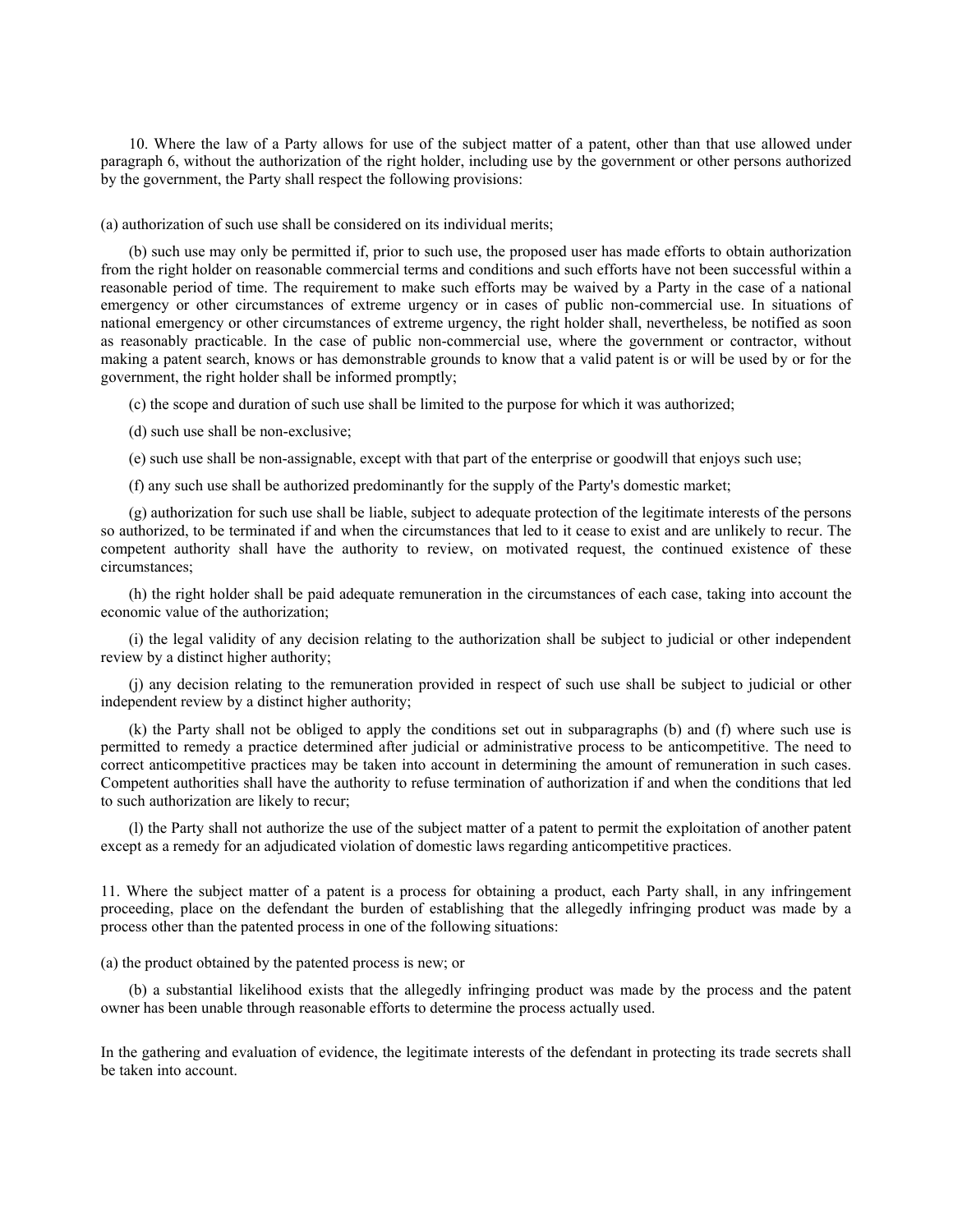12. Each Party shall provide a term of protection for patents of at least 20 years from the date of filing or 17 years from the date of grant. A Party may extend the term of patent protection, in appropriate cases, to compensate for delays caused by regulatory approval processes.

Article 1710 Layout Designs of Semiconductor Integrated Circuits

1. Each Party shall protect layout designs (topographies) of integrated circuits (''layout designs'') in accordance with Articles 2 through 7, 12 and 16(3), other than Article 6(3), of the *Treaty on Intellectual Property in Respect of Integrated Circuits* as opened for signature on 26 May 1989.

2. Subject to paragraph 3, each Party shall make it unlawful for any person without the right holder's authorization to import, sell or otherwise distribute for commercial purposes any of the following:

(a) a protected layout design;

(b) an integrated circuit in which a protected layout design is incorporated; or

(c) an article incorporating such an integrated circuit, only insofar as it continues to contain an unlawfully reproduced layout design.

3. No Party may make unlawful any of the acts referred to in paragraph 2 performed in respect of an integrated circuit that incorporates an unlawfully reproduced layout design, or any article that incorporates such an integrated circuit, where the person performing those acts or ordering those acts to be done did not know and had no reasonable ground to know, when it acquired the integrated circuit or article incorporating such an integrated circuit, that it incorporated an unlawfully reproduced layout design.

4. Each Party shall provide that, after the person referred to in paragraph 3 has received sufficient notice that the layout design was unlawfully reproduced, such person may perform any of the acts with respect to the stock on hand or ordered before such notice, but shall be liable to pay the right holder for doing so an amount equivalent to a reasonable royalty such as would be payable under a freely negotiated license in respect of such a layout design.

5. No Party may permit the compulsory licensing of layout designs of integrated circuits.

6. Any Party that requires registration as a condition for protection of a layout design shall provide that the term of protection shall not end before the expiration of a period of 10 years counted from the date of:

(a) filing of the application for registration; or

(b) the first commercial exploitation of the layout design, wherever in the world it occurs.

7. Where a Party does not require registration as a condition for protection of a layout design, the Party shall provide a term of protection of not less than 10 years from the date of the first commercial exploitation of the layout design, wherever in the world it occurs.

8. Notwithstanding paragraphs 6 and 7, a Party may provide that the protection shall lapse 15 years after the creation of the layout design.

9. Annex 1710.9 applies to the Parties specified in that Annex.

Article 1711 Trade Secrets

1. Each Party shall provide the legal means for any person to prevent trade secrets from being disclosed to, acquired by, or used by others without the consent of the person lawfully in control of the information in a manner contrary to honest commercial practices, in so far as:

(a) the information is secret in the sense that it is not, as a body or in the precise configuration and assembly of its components, generally known among or readily accessible to persons that normally deal with the kind of information in question;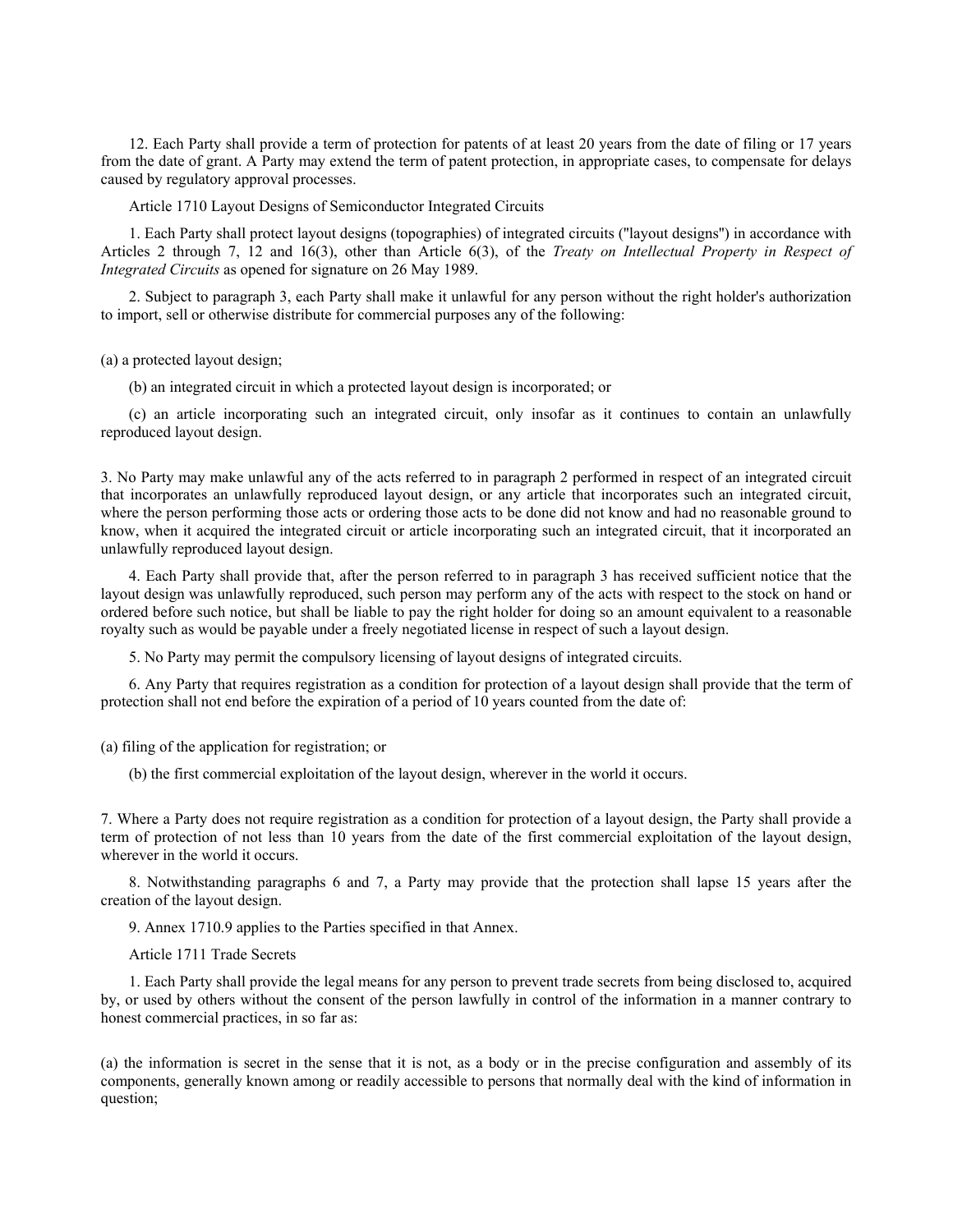(b) the information has actual or potential commercial value because it is secret; and

(c) the person lawfully in control of the information has taken reasonable steps under the circumstances to keep it secret.

2. A Party may require that to qualify for protection a trade secret must be evidenced in documents, electronic or magnetic means, optical discs, microfilms, films or other similar instruments.

3. No Party may limit the duration of protection for trade secrets, so long as the conditions in paragraph 1 exist.

4. No Party may discourage or impede the voluntary licensing of trade secrets by imposing excessive or discriminatory conditions on such licenses or conditions that dilute the value of the trade secrets.

5. If a Party requires, as a condition for approving the marketing of pharmaceutical or agricultural chemical products that utilize new chemical entities, the submission of undisclosed test or other data necessary to determine whether the use of such products is safe and effective, the Party shall protect against disclosure of the data of persons making such submissions, where the origination of such data involves considerable effort, except where the disclosure is necessary to protect the public or unless steps are taken to ensure that the data is protected against unfair commercial use.

6. Each Party shall provide that for data subject to paragraph 5 that are submitted to the Party after the date of entry into force of this Agreement, no person other than the person that submitted them may, without the latter's permission, rely on such data in support of an application for product approval during a reasonable period of time after their submission. For this purpose, a reasonable period shall normally mean not less than five years from the date on which the Party granted approval to the person that produced the data for approval to market its product, taking account of the nature of the data and the person's efforts and expenditures in producing them. Subject to this provision, there shall be no limitation on any Party to implement abbreviated approval procedures for such products on the basis of bioequivalence and bioavailability studies.

7. Where a Party relies on a marketing approval granted by another Party, the reasonable period of exclusive use of the data submitted in connection with obtaining the approval relied on shall begin with the date of the first marketing approval relied upon.

Article 1712 Geographical Indications

1. Each Party shall provide, in respect of geographical indications, the legal means for interested persons to prevent:

(a) the use of any means in the designation or presentation of a good that indicates or suggests that the good in question originates in a territory, region or locality other than the true place of origin, in a manner that misleads the public as to the geographical origin of the good;

(b) any use that constitutes an act of unfair competition within the meaning of Article 10 *bis* of the Paris Convention.

2. Each Party shall, on its own initiative if its domestic law so permits or at the request of an interested person, refuse to register, or invalidate the registration of, a trademark containing or consisting of a geographical indication with respect to goods that do not originate in the indicated territory, region or locality, if use of the indication in the trademark for such goods is of such a nature as to mislead the public as to the geographical origin of the good.

3. Each Party shall also apply paragraphs 1 and 2 to a geographical indication that, although correctly indicating the territory, region or locality in which the goods originate, falsely represents to the public that the goods originate in another territory, region or locality.

4. Nothing in this Article shall be construed to require a Party to prevent continued and similar use of a particular geographical indication of another Party in connection with goods or services by any of its nationals or domiciliaries who have used that geographical indication in a continuous manner with regard to the same or related goods or services in that Party's territory, either: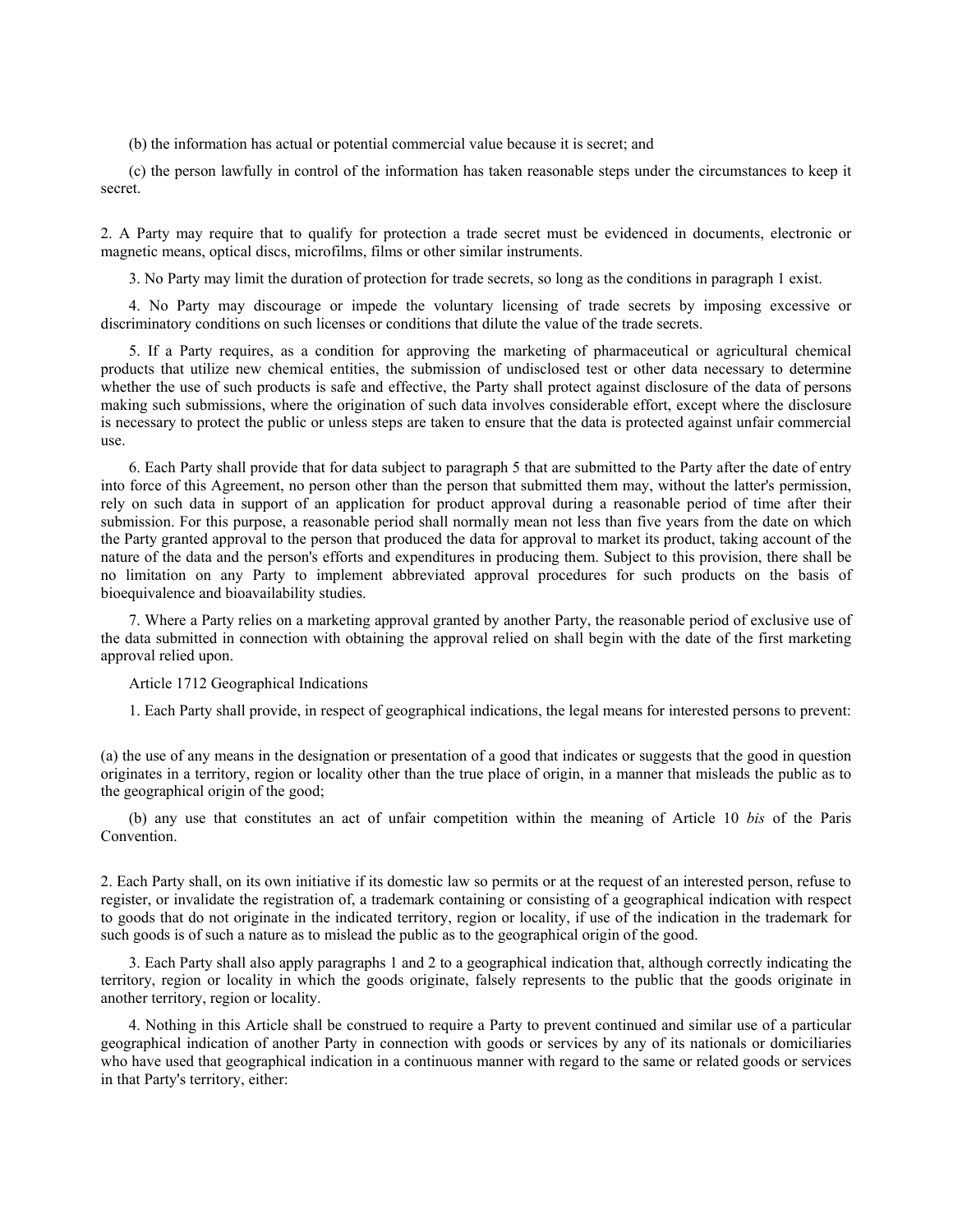(a) for at least 10 years, or

(b) in good faith, before the date of signature of this Agreement.

5. Where a trademark has been applied for or registered in good faith, or where rights to a trademark have been acquired through use in good faith, either:

(a) before the date of application of these provisions in that Party, or

(b) before the geographical indication is protected in its Party of origin,

no Party may adopt any measure to implement this Article that prejudices eligibility for, or the validity of, the registration of a trademark, or the right to use a trademark, on the basis that such a trademark is identical with, or similar to, a geographical indication.

6. No Party shall be required to apply this Article to a geographical indication if it is identical to the customary term in common language in that Party's territory for the goods or services to which the indication applies.

7. A Party may provide that any request made under this Article in connection with the use or registration of a trademark must be presented within five years after the adverse use of the protected indication has become generally known in that Party or after the date of registration of the trademark in that Party, provided that the trademark has been published by that date, if such date is earlier than the date on which the adverse use became generally known in that Party, provided that the geographical indication is not used or registered in bad faith.

8. No Party shall adopt any measure implementing this Article that would prejudice any person's right to use, in the course of trade, its name or the name of its predecessor in business, except where such name forms all or part of a valid trademark in existence before the geographical indication became protected and with which there is a likelihood of confusion, or such name is used in such a manner as to mislead the public.

9. Nothing in this Chapter shall be construed to require a Party to protect a geographical indication that is not protected, or has fallen into disuse, in the Party of origin.

Article 1713 Industrial Designs

1. Each Party shall provide for the protection of independently created industrial designs that are new or original. A Party may provide that:

(a) designs are not new or original if they do not significantly differ from known designs or combinations of known design features; and

(b) such protection shall not extend to designs dictated essentially by technical or functional considerations.

2. Each Party shall ensure that the requirements for securing protection for textile designs, in particular in regard to any cost, examination or publication, do not unreasonably impair a person's opportunity to seek and obtain such protection. A Party may comply with this obligation through industrial design law or copyright law.

3. Each Party shall provide the owner of a protected industrial design the right to prevent other persons not having the owner's consent from making or selling articles bearing or embodying a design that is a copy, or substantially a copy, of the protected design, when such acts are undertaken for commercial purposes.

4. A Party may provide limited exceptions to the protection of industrial designs, provided that such exceptions do not unreasonably conflict with the normal exploitation of protected industrial designs and do not unreasonably prejudice the legitimate interests of the owner of the protected design, taking into account the legitimate interests of other persons.

5. Each Party shall provide a term of protection for industrial designs of at least 10 years.

Article 1714 Enforcement of Intellectual Property Rights: General Provisions

1. Each Party shall ensure that enforcement procedures, as specified in this Article and Articles 1715 through 1718, are available under its domestic law so as to permit effective action to be taken against any act of infringement of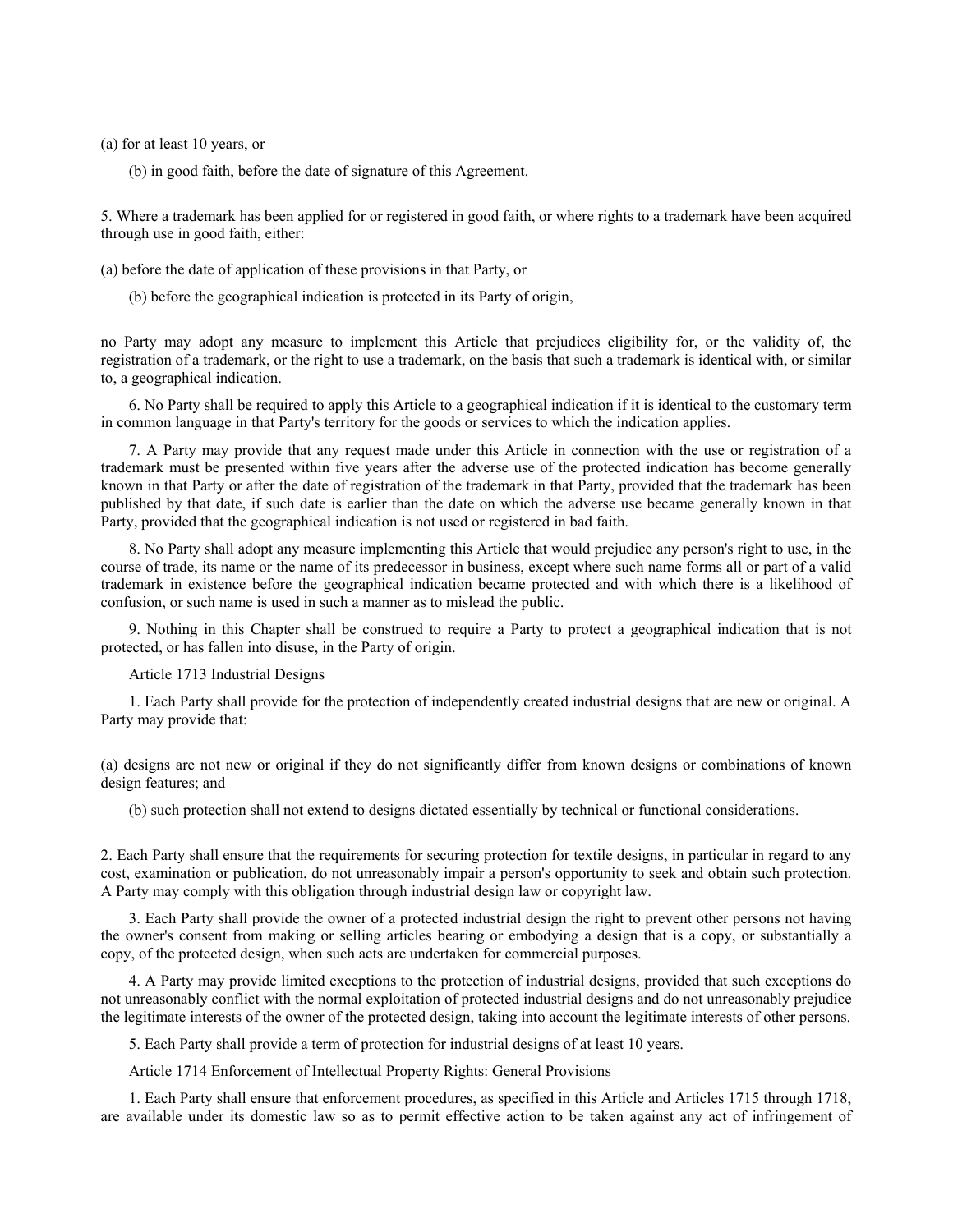intellectual property rights covered by this Chapter, including expeditious remedies to prevent infringements and remedies to deter further infringements. Such enforcement procedures shall be applied so as to avoid the creation of barriers to legitimate trade and to provide for safeguards against abuse of the procedures.

2. Each Party shall ensure that its procedures for the enforcement of intellectual property rights are fair and equitable, are not unnecessarily complicated or costly, and do not entail unreasonable time-limits or unwarranted delays.

3. Each Party shall provide that decisions on the merits of a case in judicial and administrative enforcement proceedings shall:

(a) preferably be in writing and preferably state the reasons on which the decisions are based;

- (b) be made available at least to the parties in a proceeding without undue delay; and
- (c) be based only on evidence in respect of which such parties were offered the opportunity to be heard.

4. Each Party shall ensure that parties in a proceeding have an opportunity to have final administrative decisions reviewed by a judicial authority of that Party and, subject to jurisdictional provisions in its domestic laws concerning the importance of a case, to have reviewed at least the legal aspects of initial judicial decisions on the merits of a case. Notwithstanding the above, no Party shall be required to provide for judicial review of acquittals in criminal cases.

5. Nothing in this Article or Articles 1715 through 1718 shall be construed to require a Party to establish a judicial system for the enforcement of intellectual property rights distinct from that Party's system for the enforcement of laws in general.

6. For the purposes of Articles 1715 through 1718, the term ''right holder'' includes federations and associations having legal standing to assert such rights.

Article 1715 Specific Procedural and Remedial Aspects of Civil and Administrative Procedures

1. Each Party shall make available to right holders civil judicial procedures for the enforcement of any intellectual property right provided in this Chapter. Each Party shall provide that:

(a) defendants have the right to written notice that is timely and contains sufficient detail, including the basis of the claims;

(b) parties in a proceeding are allowed to be represented by independent legal counsel;

(c) the procedures do not include imposition of overly burdensome requirements concerning mandatory personal appearances;

(d) all parties in a proceeding are duly entitled to substantiate their claims and to present relevant evidence; and

(e) the procedures include a means to identify and protect confidential information.

2. Each Party shall provide that its judicial authorities shall have the authority:

(a) where a party in a proceeding has presented reasonably available evidence sufficient to support its claims and has specified evidence relevant to the substantiation of its claims that is within the control of the opposing party, to order the opposing party to produce such evidence, subject in appropriate cases to conditions that ensure the protection of confidential information;

(b) where a party in a proceeding voluntarily and without good reason refuses access to, or otherwise does not provide relevant evidence under that party's control within a reasonable period, or significantly impedes a proceeding relating to an enforcement action, to make preliminary and final determinations, affirmative or negative, on the basis of the evidence presented, including the complaint or the allegation presented by the party adversely affected by the denial of access to evidence, subject to providing the parties an opportunity to be heard on the allegations or evidence;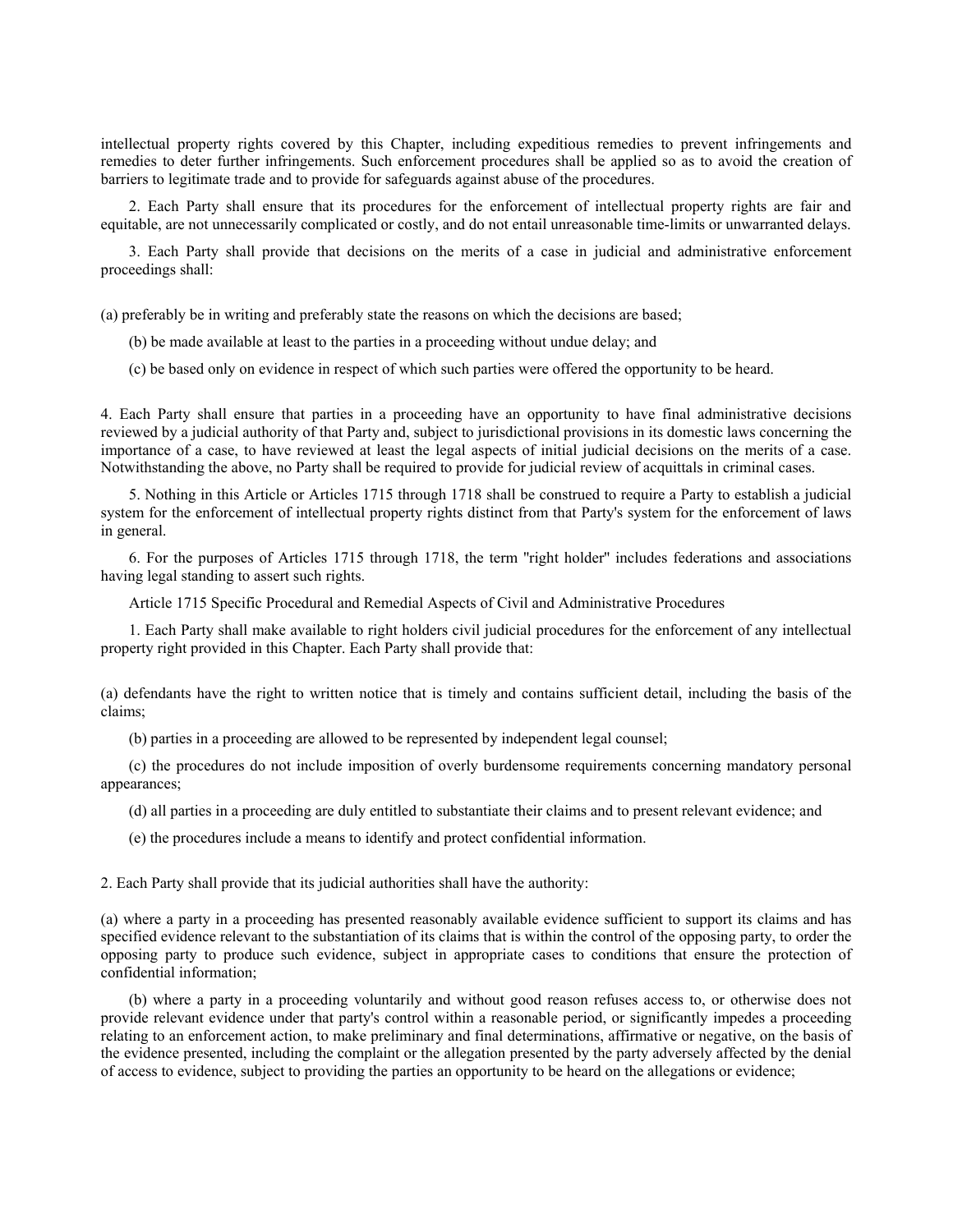(c) to order a party in a proceeding to desist from an infringement, including to prevent the entry into the channels of commerce in their jurisdiction of imported goods that involve the infringement of an intellectual property right, which order shall be enforceable at least immediately after customs clearance of such goods;

(d) to order the infringer of an intellectual property right to pay the right holder damages adequate to compensate for the injury the right holder has suffered because of the infringement where the infringer knew or had reasonable grounds to know that it was engaged in an infringing activity;

(e) to order an infringer of an intellectual property right to pay the right holder's expenses, which may include appropriate attorney's fees; and

(f) to order a party in a proceeding at whose request measures were taken and who has abused enforcement procedures to provide adequate compensation to any party wrongfully enjoined or restrained in the proceeding for the injury suffered because of such abuse and to pay that party's expenses, which may include appropriate attorney's fees.

3. With respect to the authority referred to in subparagraph 2(c), no Party shall be obliged to provide such authority in respect of protected subject matter that is acquired or ordered by a person before that person knew or had reasonable grounds to know that dealing in that subject matter would entail the infringement of an intellectual property right.

4. With respect to the authority referred to in subparagraph 2(d), a Party may, at least with respect to copyrighted works and sound recordings, authorize the judicial authorities to order recovery of profits or payment of pre-established damages, or both, even where the infringer did not know or had no reasonable grounds to know that it was engaged in an infringing activity.

5. Each Party shall provide that, in order to create an effective deterrent to infringement, its judicial authorities shall have the authority to order that:

(a) goods that they have found to be infringing be, without compensation of any sort, disposed of outside the channels of commerce in such a manner as to avoid any injury caused to the right holder or, unless this would be contrary to existing constitutional requirements, destroyed; and

(b) materials and implements the predominant use of which has been in the creation of the infringing goods be, without compensation of any sort, disposed of outside the channels of commerce in such a manner as to minimize the risks of further infringements.

In considering whether to issue such an order, judicial authorities shall take into account the need for proportionality between the seriousness of the infringement and the remedies ordered as well as the interests of other persons. In regard to counterfeit goods, the simple removal of the trademark unlawfully affixed shall not be sufficient, other than in exceptional cases, to permit release of the goods into the channels of commerce.

6. In respect of the administration of any law pertaining to the protection or enforcement of intellectual property rights, each Party shall only exempt both public authorities and officials from liability to appropriate remedial measures where actions are taken or intended in good faith in the course of the administration of such laws.

7. Notwithstanding the other provisions of Articles 1714 through 1718, where a Party is sued with respect to an infringement of an intellectual property right as a result of its use of that right or use on its behalf, that Party may limit the remedies available against it to the payment to the right holder of adequate remuneration in the circumstances of each case, taking into account the economic value of the use.

8. Each Party shall provide that, where a civil remedy can be ordered as a result of administrative procedures on the merits of a case, such procedures shall conform to principles equivalent in substance to those set out in this Article.

#### Article 1716 Provisional Measures

1. Each Party shall provide that its judicial authorities shall have the authority to order prompt and effective provisional measures: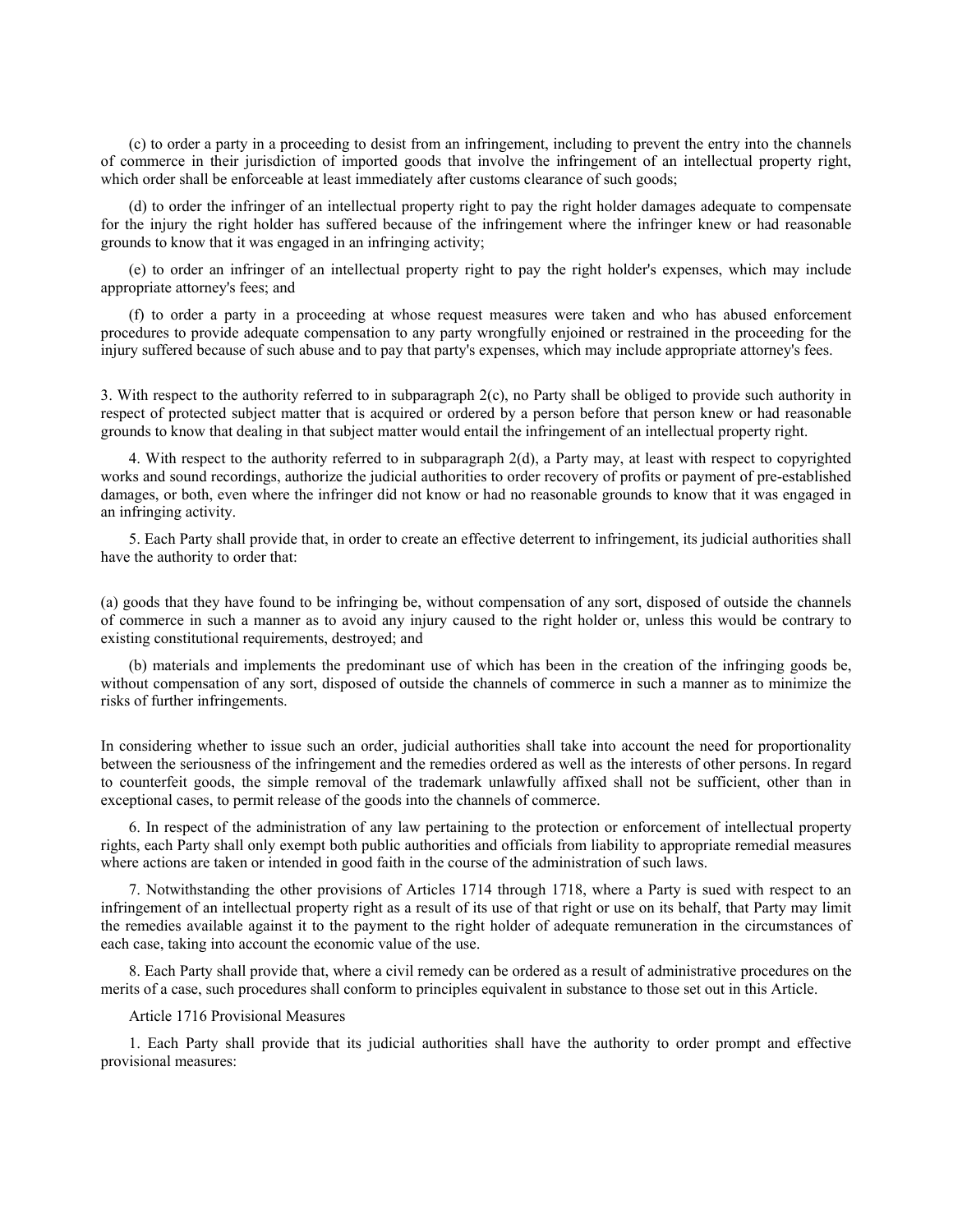(a) to prevent an infringement of any intellectual property right, and in particular to prevent the entry into the channels of commerce in their jurisdiction of allegedly infringing goods, including measures to prevent the entry of imported goods at least immediately after customs clearance; and

(b) to preserve relevant evidence in regard to the alleged infringement.

2. Each Party shall provide that its judicial authorities shall have the authority to require any applicant for provisional measures to provide to the judicial authorities any evidence reasonably available to that applicant that the judicial authorities consider necessary to enable them to determine with a sufficient degree of certainty whether:

(a) the applicant is the right holder;

(b) the applicant's right is being infringed or such infringement is imminent; and

(c) any delay in the issuance of such measures is likely to cause irreparable harm to the right holder, or there is a demonstrable risk of evidence being destroyed.

Each Party shall provide that its judicial authorities shall have the authority to require the applicant to provide a security or equivalent assurance sufficient to protect the interests of the defendant and to prevent abuse.

3. Each Party shall provide that its judicial authorities shall have the authority to require an applicant for provisional measures to provide other information necessary for the identification of the relevant goods by the authority that will execute the provisional measures.

4. Each Party shall provide that its judicial authorities shall have the authority to order provisional measures on an ex parte basis, in particular where any delay is likely to cause irreparable harm to the right holder, or where there is a demonstrable risk of evidence being destroyed.

5. Each Party shall provide that where provisional measures are adopted by that Party's judicial authorities on an ex parte basis:

(a) a person affected shall be given notice of those measures without delay but in any event no later than immediately after the execution of the measures;

(b) a defendant shall, on request, have those measures reviewed by that Party's judicial authorities for the purpose of deciding, within a reasonable period after notice of those measures is given, whether the measures shall be modified, revoked or confirmed, and shall be given an opportunity to be heard in the review proceedings.

6. Without prejudice to paragraph 5, each Party shall provide that, on the request of the defendant, the Party's judicial authorities shall revoke or otherwise cease to apply the provisional measures taken on the basis of paragraphs 1 and 4 if proceedings leading to a decision on the merits are not initiated:

(a) within a reasonable period as determined by the judicial authority ordering the measures where the Party's domestic law so permits; or

(b) in the absence of such a determination, within a period of no more than 20 working days or 31 calendar days, whichever is longer.

7. Each Party shall provide that, where the provisional measures are revoked or where they lapse due to any act or omission by the applicant, or where the judicial authorities subsequently find that there has been no infringement or threat of infringement of an intellectual property right, the judicial authorities shall have the authority to order the applicant, on request of the defendant, to provide the defendant appropriate compensation for any injury caused by these measures.

8. Each Party shall provide that, where a provisional measure can be ordered as a result of administrative procedures, such procedures shall conform to principles equivalent in substance to those set out in this Article.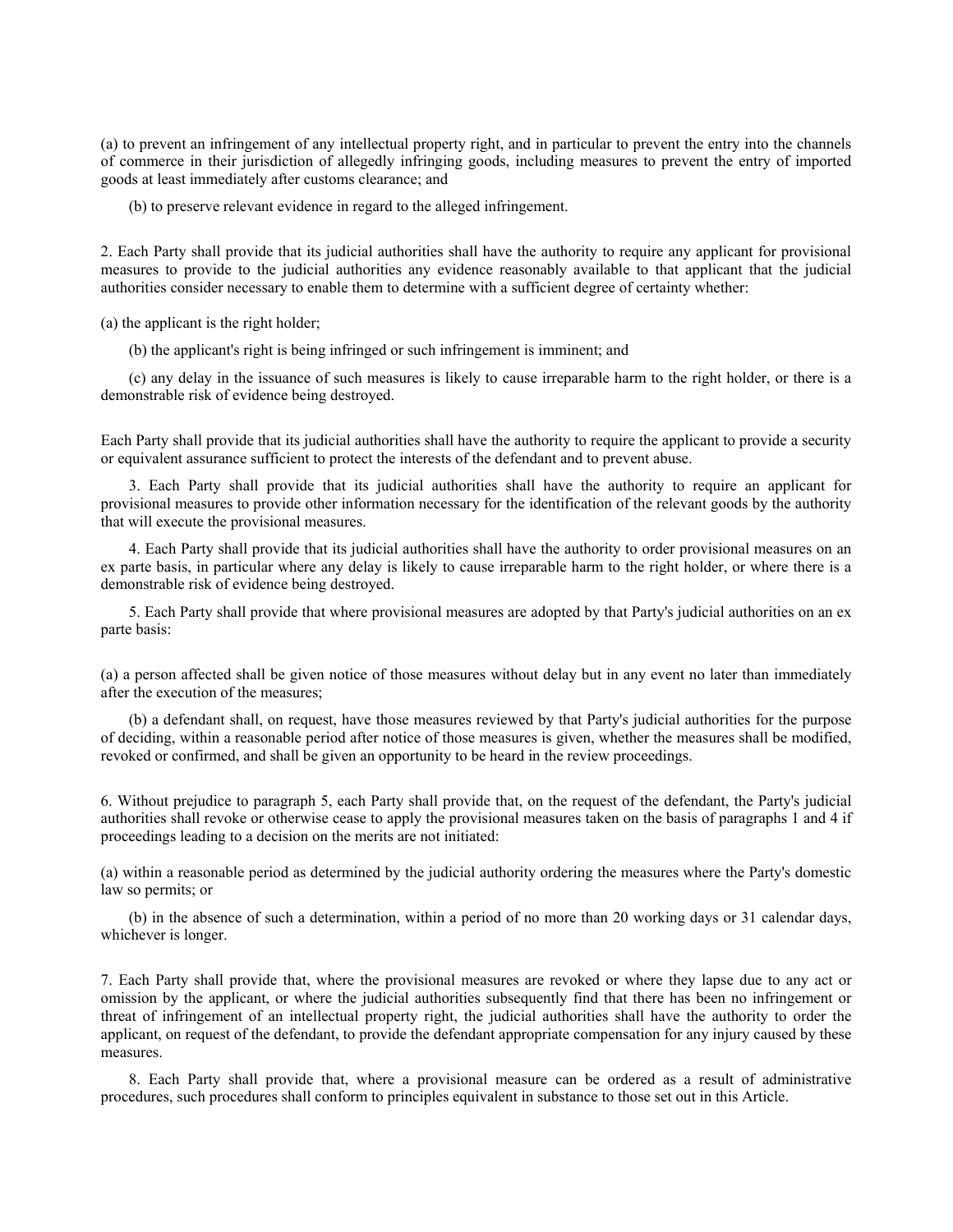#### Article 1717 Criminal Procedures and Penalties

1. Each Party shall provide criminal procedures and penalties to be applied at least in cases of willful trademark counterfeiting or copyright piracy on a commercial scale. Each Party shall provide that penalties available include imprisonment or monetary fines, or both, sufficient to provide a deterrent, consistent with the level of penalties applied for crimes of a corresponding gravity.

2. Each Party shall provide that, in appropriate cases, its judicial authorities may order the seizure, forfeiture and destruction of infringing goods and of any materials and implements the predominant use of which has been in the commission of the offense.

3. A Party may provide criminal procedures and penalties to be applied in cases of infringement of intellectual property rights, other than those in paragraph 1, where they are committed wilfully and on a commercial scale.

## Article 1718 Enforcement of Intellectual Property Rights at the Border

1. Each Party shall, in conformity with this Article, adopt procedures to enable a right holder, who has valid grounds for suspecting that the importation of counterfeit trademark goods or pirated copyright goods may take place, to lodge an application in writing with its competent authorities, whether administrative or judicial, for the suspension by the customs administration of the release of such goods into free circulation. No Party shall be obligated to apply such procedures to goods in transit. A Party may permit such an application to be made in respect of goods that involve other infringements of intellectual property rights, provided that the requirements of this Article are met. A Party may also provide for corresponding procedures concerning the suspension by the customs administration of the release of infringing goods destined for exportation from its territory.

2. Each Party shall require any applicant who initiates procedures under paragraph 1 to provide adequate evidence:

(a) to satisfy that Party's competent authorities that, under the domestic laws of the country of importation, there is prima facie an infringement of its intellectual property right; and

(b) to supply a sufficiently detailed description of the goods to make them readily recognizable by the customs administration.

The competent authorities shall inform the applicant within a reasonable period whether they have accepted the application and, if so, the period for which the customs administration will take action.

3. Each Party shall provide that its competent authorities shall have the authority to require an applicant under paragraph 1 to provide a security or equivalent assurance sufficient to protect the defendant and the competent authorities, and to prevent abuse. Such security or equivalent assurance shall not unreasonably deter recourse to these procedures.

4. Each Party shall provide that, where pursuant to an application under procedures adopted pursuant to this Article, its customs administration suspends the release of goods involving industrial designs, patents, integrated circuits or trade secrets into free circulation on the basis of a decision other than by a judicial or other independent authority, and the period provided for in paragraphs 6 through 8 has expired without the granting of provisional relief by the duly empowered authority, and provided that all other conditions for importation have been complied with, the owner, importer or consignee of such goods shall be entitled to their release on the posting of a security in an amount sufficient to protect the right holder against any infringement. Payment of such security shall not prejudice any other remedy available to the right holder, it being understood that the security shall be released if the right holder fails to pursue its right of action within a reasonable period of time.

5. Each Party shall provide that its customs administration shall promptly notify the importer and the applicant when the customs administration suspends the release of goods pursuant to paragraph 1.

6. Each Party shall provide that its customs administration shall release goods from suspension if within a period not exceeding 10 working days after the applicant under paragraph 1 has been served notice of the suspension, the customs administration has not been informed that:

(a) a party other than the defendant has initiated proceedings leading to a decision on the merits of the case, or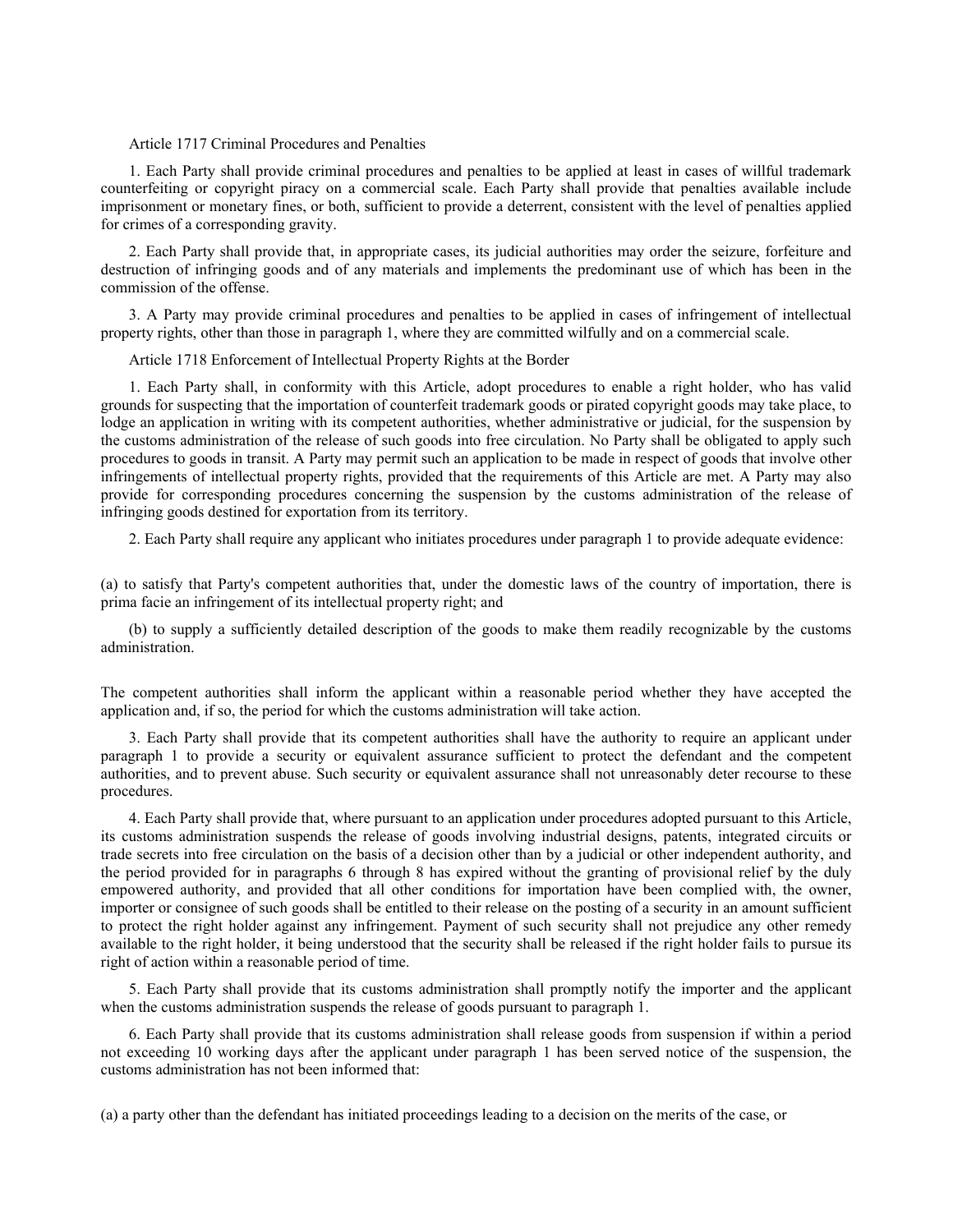(b) a competent authority has taken provisional measures prolonging the suspension,

provided that all other conditions for importation or exportation have been met. Each Party shall provide that, in appropriate cases, the customs administration may extend the suspension by another 10 working days.

7. Each Party shall provide that if proceedings leading to a decision on the merits of the case have been initiated, a review, including a right to be heard, shall take place on request of the defendant with a view to deciding, within a reasonable period, whether these measures shall be modified, revoked or confirmed.

8. Notwithstanding paragraphs 6 and 7, where the suspension of the release of goods is carried out or continued in accordance with a provisional judicial measure, Article 1716(6) shall apply.

9. Each Party shall provide that its competent authorities shall have the authority to order the applicant under paragraph 1 to pay the importer, the consignee and the owner of the goods appropriate compensation for any injury caused to them through the wrongful detention of goods or through the detention of goods released pursuant to paragraph 6.

10. Without prejudice to the protection of confidential information, each Party shall provide that its competent authorities shall have the authority to give the right holder sufficient opportunity to have any goods detained by the customs administration inspected in order to substantiate the right holder's claims. Each Party shall also provide that its competent authorities have the authority to give the importer an equivalent opportunity to have any such goods inspected. Where the competent authorities have made a positive determination on the merits of a case, a Party may provide the competent authorities the authority to inform the right holder of the names and addresses of the consignor, the importer and the consignee, and of the quantity of the goods in question.

11. Where a Party requires its competent authorities to act on their own initiative and to suspend the release of goods in respect of which they have acquired prima facie evidence that an intellectual property right is being infringed:

(a) the competent authorities may at any time seek from the right holder any information that may assist them to exercise these powers;

(b) the importer and the right holder shall be promptly notified of the suspension by the Party's competent authorities, and where the importer lodges an appeal against the suspension with competent authorities, the suspension shall be subject to the conditions, with such modifications as may be necessary, set out in paragraphs 6 through 8; and

(c) the Party shall only exempt both public authorities and officials from liability to appropriate remedial measures where actions are taken or intended in good faith.

12. Without prejudice to other rights of action open to the right holder and subject to the defendant's right to seek judicial review, each Party shall provide that its competent authorities shall have the authority to order the destruction or disposal of infringing goods in accordance with the principles set out in Article 1715(5). In regard to counterfeit goods, the authorities shall not allow the re-exportation of the infringing goods in an unaltered state or subject them to a different customs procedure, other than in exceptional circumstances.

13. A Party may exclude from the application of paragraphs 1 through 12 small quantities of goods of a noncommercial nature contained in travellers' personal luggage or sent in small consignments that are not repetitive.

14. Annex 1718.14 applies to the Parties specified in that Annex.

Article 1719 Cooperation and Technical Assistance

1. The Parties shall provide each other on mutually agreed terms with technical assistance and shall promote cooperation between their competent authorities. Such cooperation shall include the training of personnel.

2. The Parties shall cooperate with a view to eliminating trade in goods that infringe intellectual property rights. For this purpose, each Party shall establish and notify the other Parties by January 1, 1994 of contact points in its federal government and shall exchange information concerning trade in infringing goods.

Article 1720 Protection of Existing Subject Matter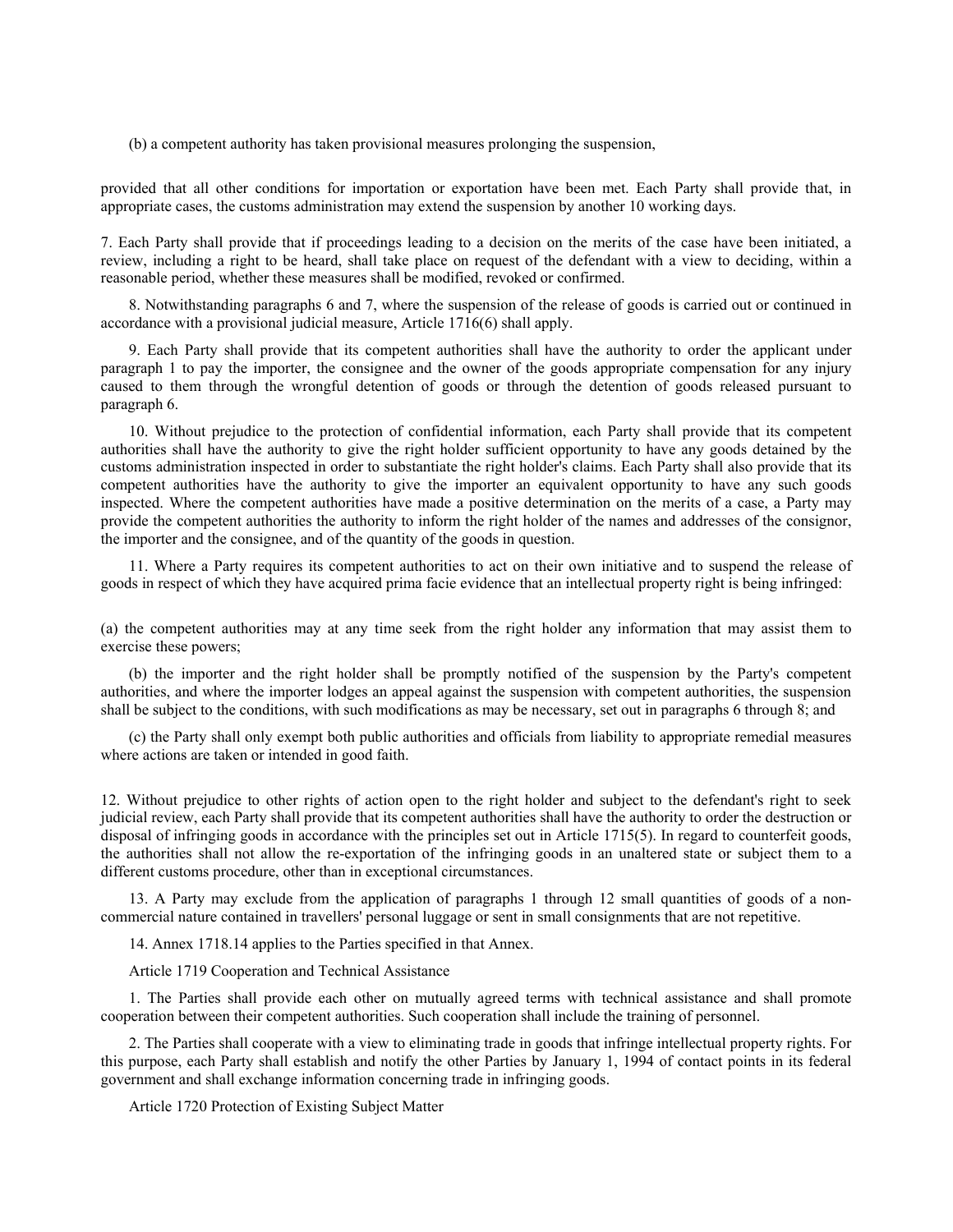1. Except as required under Article 1705(7), this Agreement does not give rise to obligations in respect of acts that occurred before the date of application of the relevant provisions of this Agreement for the Party in question.

2. Except as otherwise provided for in this Agreement, each Party shall apply this Agreement to all subject matter existing on the date of application of the relevant provisions of this Agreement for the Party in question and that is protected in a Party on such date, or that meets or subsequently meets the criteria for protection under the terms of this Chapter. In respect of this paragraph and paragraphs 3 and 4, a Party's obligations with respect to existing works shall be solely determined under Article 18 of the Berne Convention and with respect to the rights of producers of sound recordings in existing sound recordings shall be determined solely under Article 18 of that Convention, as made applicable under this Agreement.

3. Except as required under Article 1705(7), and notwithstanding the first sentence of paragraph 2, no Party may be required to restore protection to subject matter that, on the date of application of the relevant provisions of this Agreement for the Party in question, has fallen into the public domain in its territory.

4. In respect of any acts relating to specific objects embodying protected subject matter that become infringing under the terms of laws in conformity with this Agreement, and that were begun or in respect of which a significant investment was made, before the date of entry into force of this Agreement for that Party, any Party may provide for a limitation of the remedies available to the right holder as to the continued performance of such acts after the date of application of this Agreement for that Party. In such cases, the Party shall, however, at least provide for payment of equitable remuneration.

5. No Party shall be obliged to apply Article 1705(2)(d) or 1706(1)(d) with respect to originals or copies purchased prior to the date of application of the relevant provisions of this Agreement for that Party.

6. No Party shall be required to apply Article 1709(10), or the requirement in Article 1709(7) that patent rights shall be enjoyable without discrimination as to the field of technology, to use without the authorization of the right holder where authorization for such use was granted by the government before the text of the Draft Final Act Embodying the Results of the Uruguay Round of Multilateral Trade Negotiations became known.

7. In the case of intellectual property rights for which protection is conditional on registration, applications for protection that are pending on the date of application of the relevant provisions of this Agreement for the Party in question shall be permitted to be amended to claim any enhanced protection provided under this Agreement. Such amendments shall not include new matter.

Article 1721 Definitions

1. For purposes of this Chapter:

**confidential information** includes trade secrets, privileged information and other materials exempted from disclosure under the Party's domestic law.

2. For purposes of this Agreement:

**encrypted program-carrying satellite signal** means a program-carrying satellite signal that is transmitted in a form whereby the aural or visual characteristics, or both, are modified or altered for the purpose of preventing the unauthorized reception, by persons without the authorized equipment that is designed to eliminate the effects of such modification or alteration, of a program carried in that signal;

**geographical indication** means any indication that identifies a good as originating in the territory of a Party, or a region or locality in that territory, where a particular quality, reputation or other characteristic of the good is essentially attributable to its geographical origin;

**in a manner contrary to honest commercial practices** means at least practices such as breach of contract, breach of confidence and inducement to breach, and includes the acquisition of undisclosed information by other persons who knew, or were grossly negligent in failing to know, that such practices were involved in the acquisition;

**intellectual property rights** refers to copyright and related rights, trademark rights, patent rights, rights in layout designs of semiconductor integrated circuits, trade secret rights, plant breeders' rights, rights in geographical indications and industrial design rights;